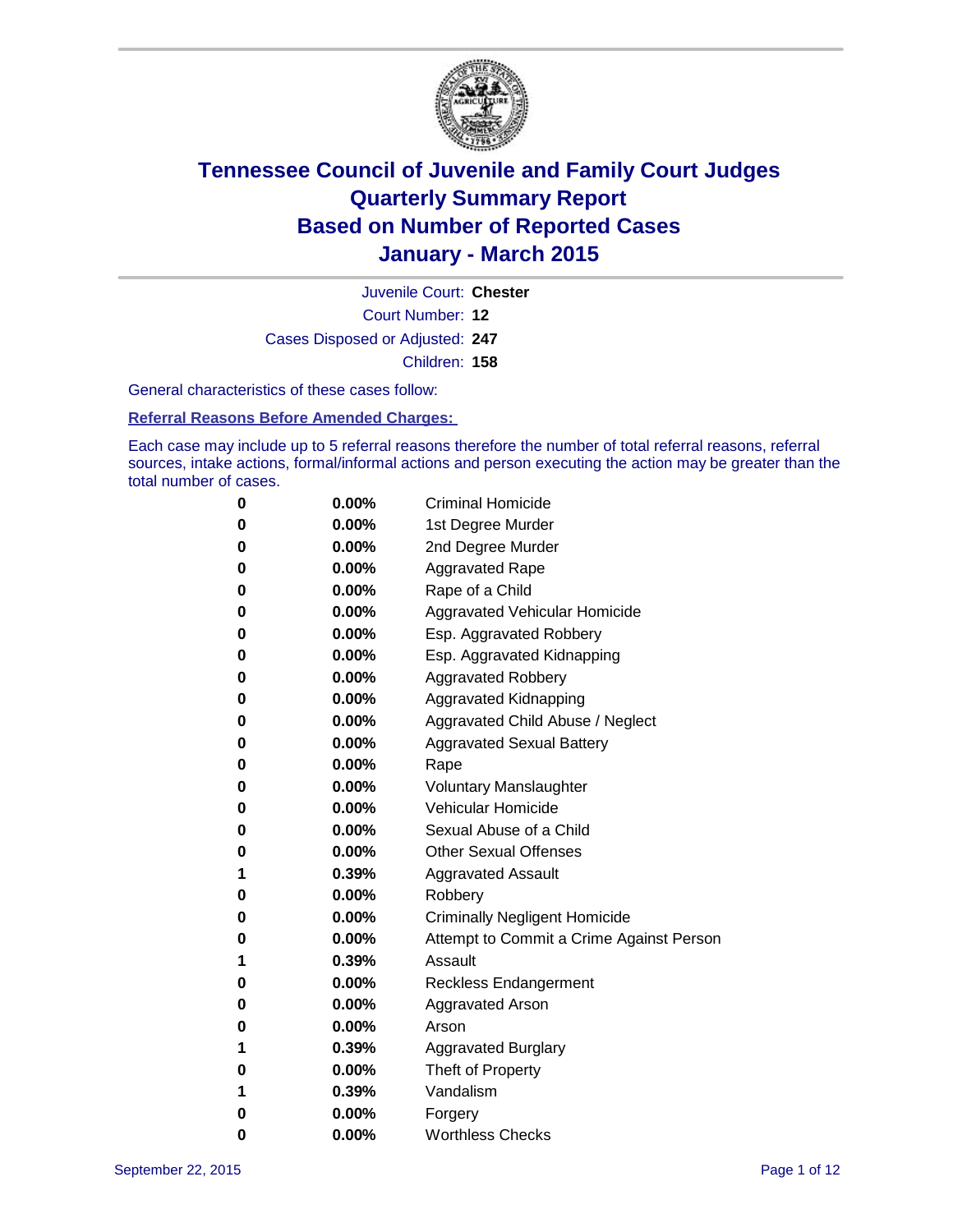

Court Number: **12** Juvenile Court: **Chester** Cases Disposed or Adjusted: **247**

Children: **158**

### **Referral Reasons Before Amended Charges:**

Each case may include up to 5 referral reasons therefore the number of total referral reasons, referral sources, intake actions, formal/informal actions and person executing the action may be greater than the total number of cases.

| 0        | 0.00% | Illegal Possession / Fraudulent Use of Credit / Debit Cards |
|----------|-------|-------------------------------------------------------------|
| 0        | 0.00% | <b>Burglary</b>                                             |
| 0        | 0.00% | Unauthorized Use of a Vehicle                               |
| 0        | 0.00% | <b>Cruelty to Animals</b>                                   |
| 0        | 0.00% | Sale of Controlled Substances                               |
| 0        | 0.00% | <b>Other Drug Offenses</b>                                  |
| 4        | 1.56% | Possession of Controlled Substances                         |
| 0        | 0.00% | <b>Criminal Attempt</b>                                     |
| 0        | 0.00% | Carrying Weapons on School Property                         |
| 0        | 0.00% | Unlawful Carrying / Possession of a Weapon                  |
| 0        | 0.00% | <b>Evading Arrest</b>                                       |
| 0        | 0.00% | Escape                                                      |
| 0        | 0.00% | Driving Under Influence (DUI)                               |
| 0        | 0.00% | Possession / Consumption of Alcohol                         |
| 0        | 0.00% | Resisting Stop, Frisk, Halt, Arrest or Search               |
| 0        | 0.00% | <b>Aggravated Criminal Trespass</b>                         |
| 0        | 0.00% | Harassment                                                  |
| 0        | 0.00% | Failure to Appear                                           |
| 0        | 0.00% | Filing a False Police Report                                |
| 0        | 0.00% | Criminal Impersonation                                      |
| 0        | 0.00% | <b>Disorderly Conduct</b>                                   |
| 0        | 0.00% | <b>Criminal Trespass</b>                                    |
| 4        | 1.56% | <b>Public Intoxication</b>                                  |
| $\bf{0}$ | 0.00% | Gambling                                                    |
| 20       | 7.78% | <b>Traffic</b>                                              |
| 0        | 0.00% | <b>Local Ordinances</b>                                     |
| 3        | 1.17% | Violation of Wildlife Regulations                           |
| 0        | 0.00% | Contempt of Court                                           |
| 3        | 1.17% | Violation of Probation                                      |
| 0        | 0.00% | Violation of Aftercare                                      |
| 0        | 0.00% | <b>Unruly Behavior</b>                                      |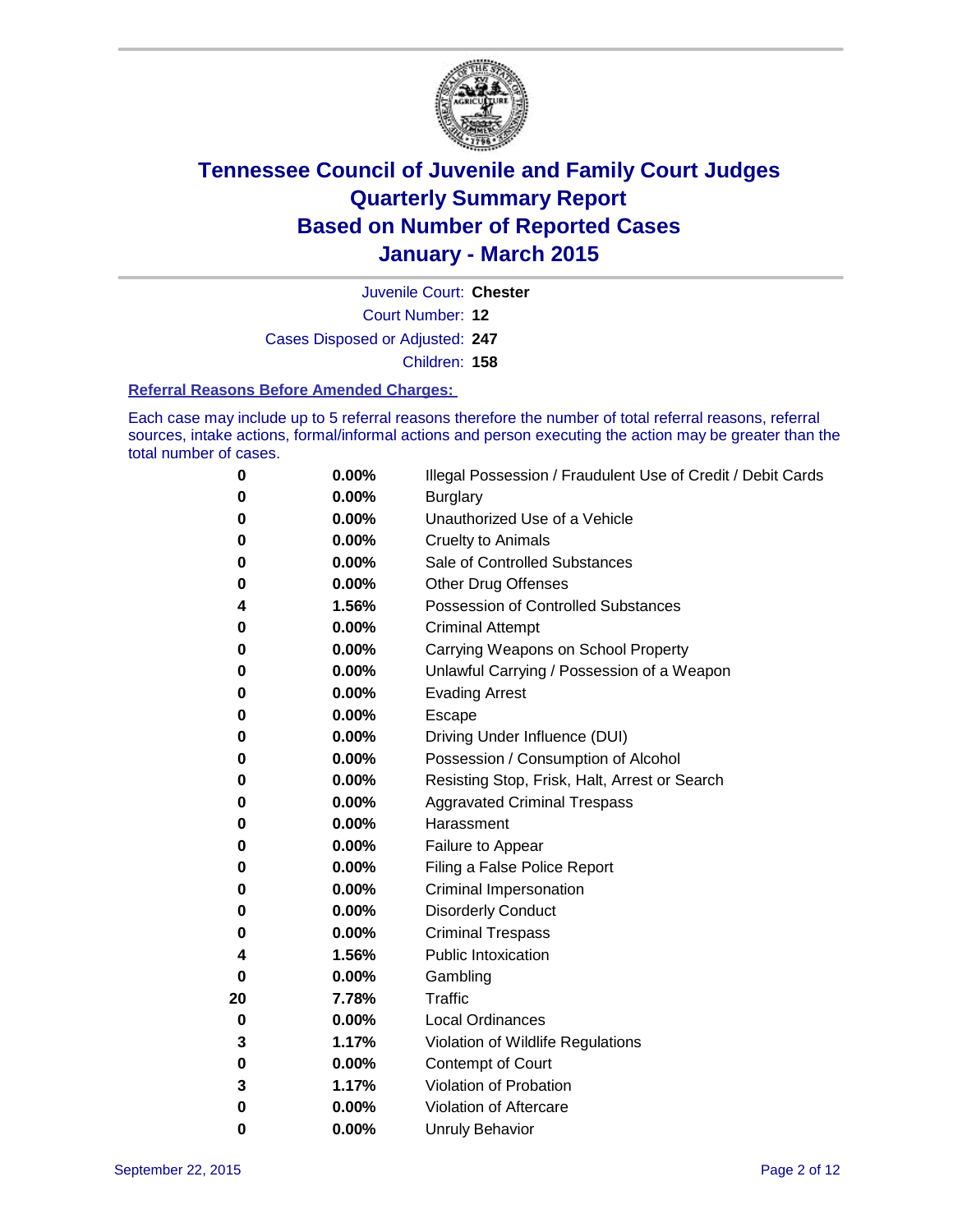

Court Number: **12** Juvenile Court: **Chester** Cases Disposed or Adjusted: **247** Children: **158**

### **Referral Reasons Before Amended Charges:**

Each case may include up to 5 referral reasons therefore the number of total referral reasons, referral sources, intake actions, formal/informal actions and person executing the action may be greater than the total number of cases.

| 12  | 4.67%    | Truancy                                |
|-----|----------|----------------------------------------|
| 0   | 0.00%    | In-State Runaway                       |
| 0   | 0.00%    | Out-of-State Runaway                   |
| 5   | 1.95%    | Possession of Tobacco Products         |
| 0   | 0.00%    | Violation of a Valid Court Order       |
| 0   | $0.00\%$ | <b>Violation of Curfew</b>             |
| 0   | 0.00%    | Sexually Abused Child                  |
| 0   | 0.00%    | <b>Physically Abused Child</b>         |
| 68  | 26.46%   | Dependency / Neglect                   |
| 3   | 1.17%    | <b>Termination of Parental Rights</b>  |
| 0   | 0.00%    | <b>Violation of Pretrial Diversion</b> |
| 0   | 0.00%    | Violation of Informal Adjustment       |
| 63  | 24.51%   | <b>Judicial Review</b>                 |
| 0   | $0.00\%$ | <b>Administrative Review</b>           |
| 25  | 9.73%    | <b>Foster Care Review</b>              |
| 8   | 3.11%    | Custody                                |
| 0   | 0.00%    | Visitation                             |
| 6   | 2.33%    | Paternity / Legitimation               |
| 28  | 10.89%   | <b>Child Support</b>                   |
| 0   | 0.00%    | <b>Request for Medical Treatment</b>   |
| 0   | 0.00%    | <b>Consent to Marry</b>                |
|     | 0.39%    | Other                                  |
| 257 | 100.00%  | <b>Total Referrals</b>                 |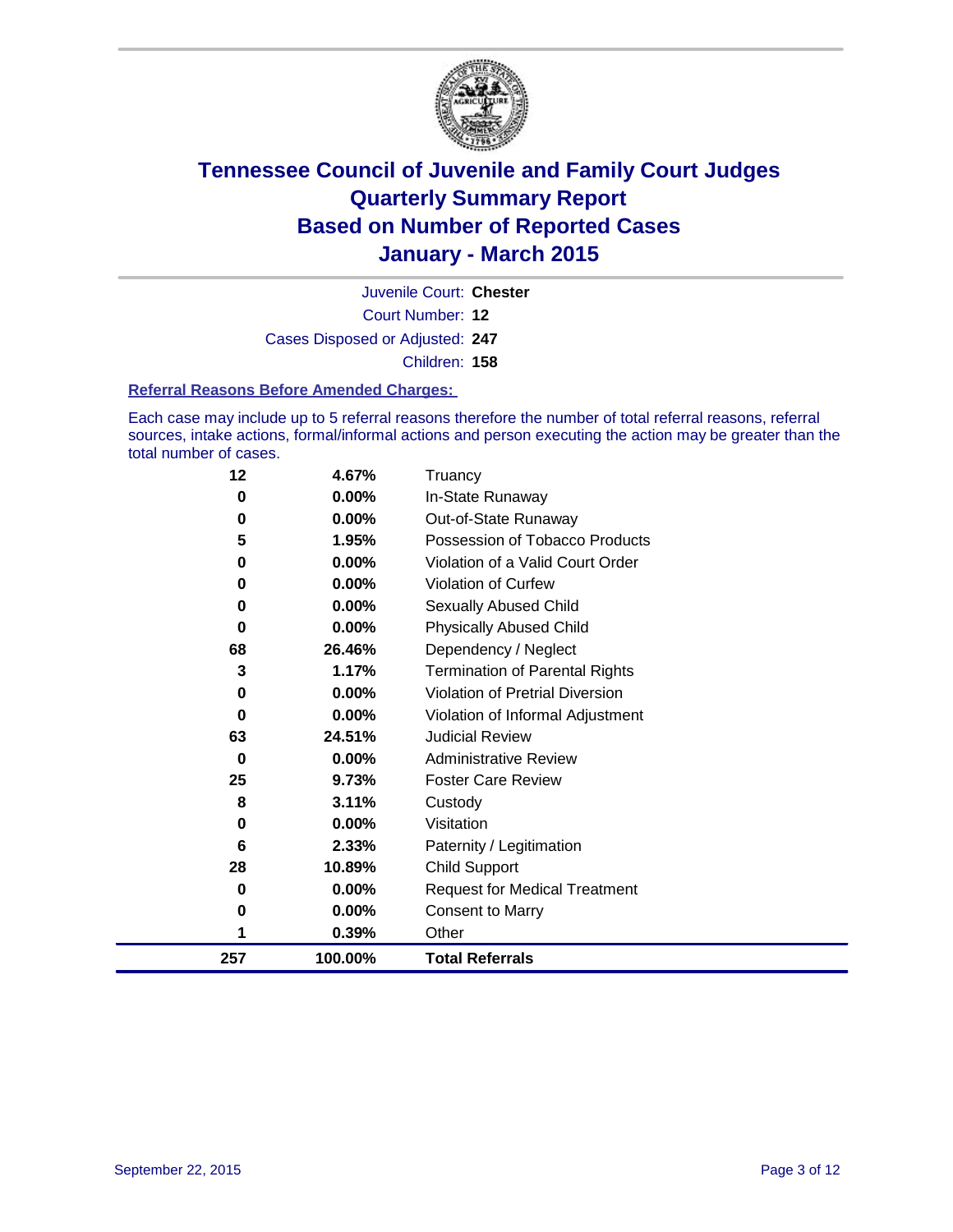

| Juvenile Court: Chester         |  |
|---------------------------------|--|
| Court Number: 12                |  |
| Cases Disposed or Adjusted: 247 |  |
| Children: 158                   |  |
| <b>Referral Sources: 1</b>      |  |

| 257 | 100.00%  | <b>Total Referral Sources</b>     |
|-----|----------|-----------------------------------|
| 0   | 0.00%    | Other                             |
| 0   | 0.00%    | Unknown                           |
| 0   | 0.00%    | Hospital                          |
| 0   | $0.00\%$ | Child & Parent                    |
| 0   | 0.00%    | Victim                            |
| 0   | 0.00%    | <b>Other Court</b>                |
| 0   | 0.00%    | Social Agency                     |
| 6   | 2.33%    | <b>Court Staff</b>                |
| 21  | 8.17%    | <b>District Attorney's Office</b> |
| 0   | 0.00%    | <b>Other State Department</b>     |
| 169 | 65.76%   | <b>DCS</b>                        |
| 0   | 0.00%    | <b>CSA</b>                        |
| 17  | 6.61%    | School                            |
|     | 0.39%    | Self                              |
| 5   | 1.95%    | Relatives                         |
| 4   | 1.56%    | Parents                           |
| 34  | 13.23%   | Law Enforcement                   |

### **Age of Child at Referral: 2**

| 158 | 100.00%  | <b>Total Child Count</b> |
|-----|----------|--------------------------|
| 0   | $0.00\%$ | Unknown                  |
| 1   | 0.63%    | Ages 19 and Over         |
| 27  | 17.09%   | Ages 17 through 18       |
| 36  | 22.78%   | Ages 15 through 16       |
| 11  | 6.96%    | Ages 13 through 14       |
| 10  | 6.33%    | Ages 11 through 12       |
| 73  | 46.20%   | Ages 10 and Under        |

<sup>1</sup> If different than number of Referral Reasons (257), verify accuracy of your court's data.

One child could be counted in multiple categories, verify accuracy of your court's data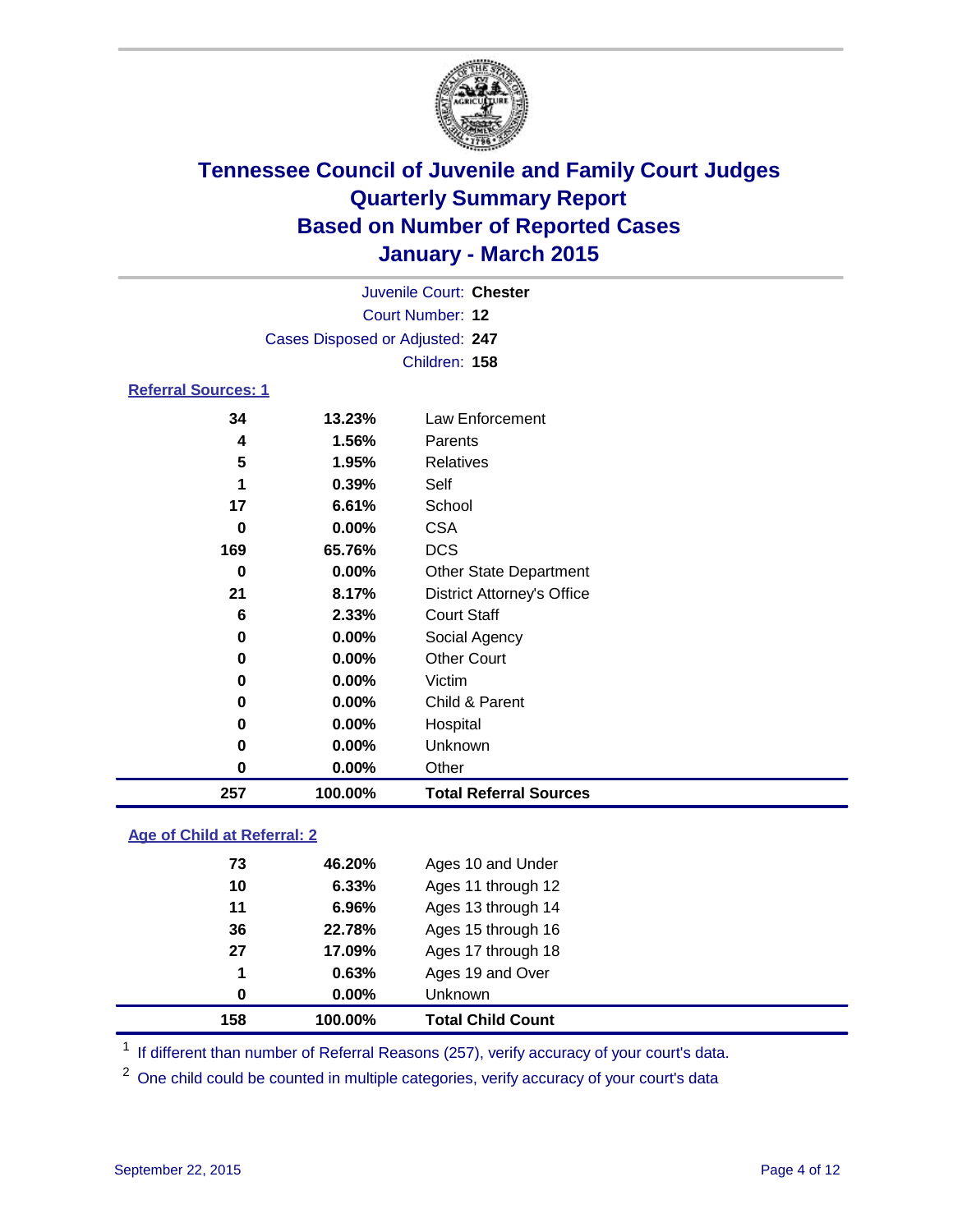

| Juvenile Court: Chester                 |                                 |                          |  |  |
|-----------------------------------------|---------------------------------|--------------------------|--|--|
|                                         | Court Number: 12                |                          |  |  |
|                                         | Cases Disposed or Adjusted: 247 |                          |  |  |
|                                         |                                 | Children: 158            |  |  |
| Sex of Child: 1                         |                                 |                          |  |  |
| 92                                      | 58.23%                          | Male                     |  |  |
| 66                                      | 41.77%                          | Female                   |  |  |
| $\bf{0}$                                | 0.00%                           | Unknown                  |  |  |
| 158                                     | 100.00%                         | <b>Total Child Count</b> |  |  |
| Race of Child: 1                        |                                 |                          |  |  |
| 127                                     | 80.38%                          | White                    |  |  |
| 26                                      | 16.46%                          | African American         |  |  |
| $\bf{0}$                                | 0.00%                           | Native American          |  |  |
| 0                                       | 0.00%                           | Asian                    |  |  |
| 5                                       | 3.16%                           | Mixed                    |  |  |
| $\mathbf 0$                             | 0.00%                           | Unknown                  |  |  |
| 158                                     | 100.00%                         | <b>Total Child Count</b> |  |  |
| <b>Hispanic Origin: 1</b>               |                                 |                          |  |  |
| 5                                       | 3.16%                           | Yes                      |  |  |
| 153                                     | 96.84%                          | No                       |  |  |
| $\mathbf 0$                             | 0.00%                           | Unknown                  |  |  |
| 158                                     | 100.00%                         | <b>Total Child Count</b> |  |  |
| <b>School Enrollment of Children: 1</b> |                                 |                          |  |  |
| 120                                     | 75.95%                          | Yes                      |  |  |
| 38                                      | 24.05%                          | No                       |  |  |
| $\mathbf 0$                             | 0.00%                           | Unknown                  |  |  |
| 158                                     | 100.00%                         | <b>Total Child Count</b> |  |  |

One child could be counted in multiple categories, verify accuracy of your court's data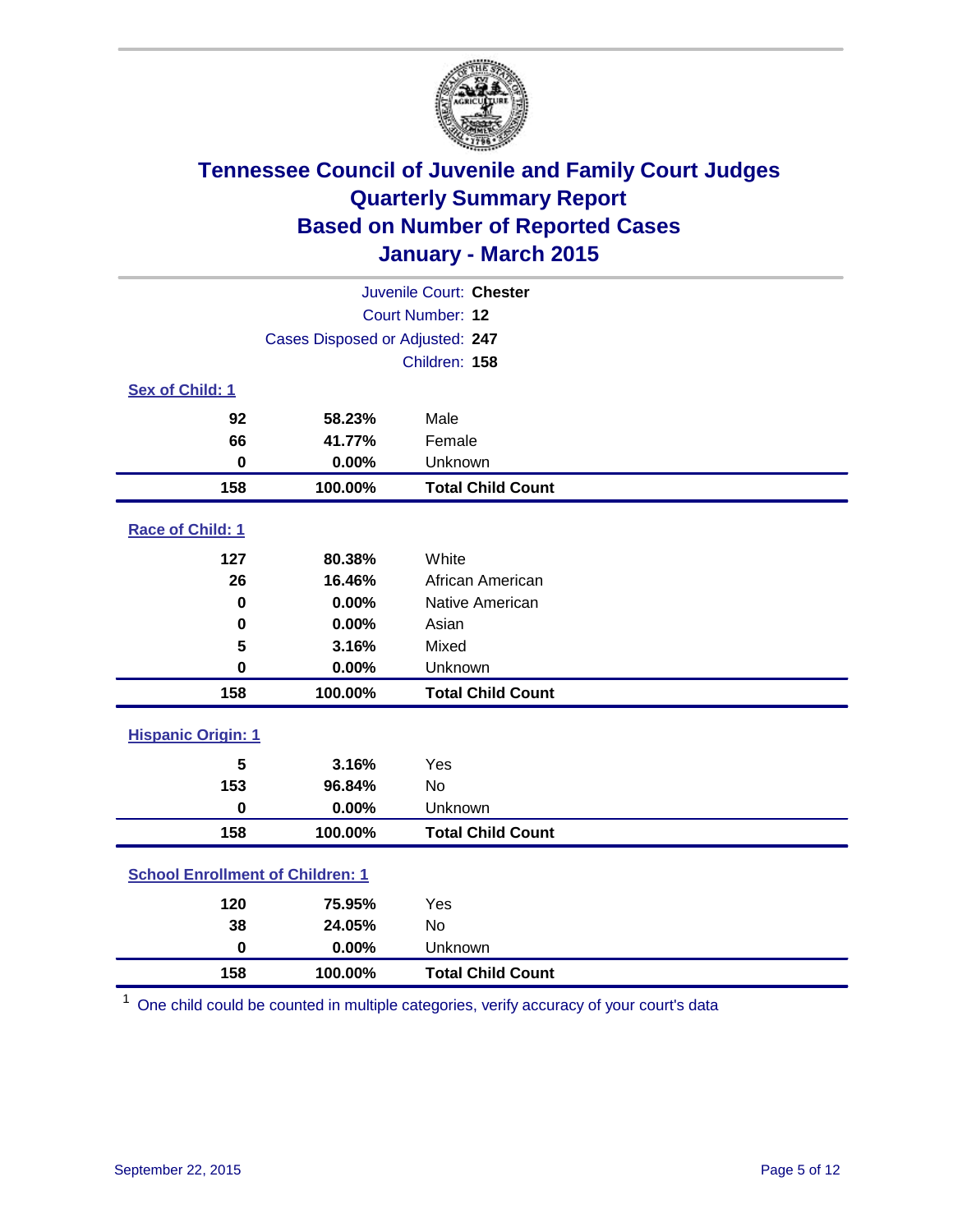

| Juvenile Court: Chester         |  |
|---------------------------------|--|
| Court Number: 12                |  |
| Cases Disposed or Adjusted: 247 |  |
| Children: 158                   |  |
|                                 |  |

### **Living Arrangement of Child at Time of Referral: 1**

| 17           | 10.76%   | With Both Biological Parents |
|--------------|----------|------------------------------|
| 0            | $0.00\%$ | With Father and Stepmother   |
| 3            | $1.90\%$ | With Mother and Stepfather   |
| 42           | 26.58%   | <b>With Mother</b>           |
| 14           | 8.86%    | With Father                  |
| 46           | 29.11%   | <b>With Relatives</b>        |
| $\mathbf{2}$ | 1.27%    | <b>With Adoptive Parents</b> |
| 33           | 20.89%   | With Foster Family           |
| 0            | 0.00%    | In a Group Home              |
| 1            | 0.63%    | In a Residential Center      |
| 0            | 0.00%    | In an Institution            |
| 0            | $0.00\%$ | Independent                  |
| 0            | $0.00\%$ | <b>Unknown</b>               |
| 0            | $0.00\%$ | Other                        |
| 158          | 100.00%  | <b>Total Child Count</b>     |

### **Type of Detention: 2**

| 247 | 100.00%  | <b>Total Detention Count</b> |
|-----|----------|------------------------------|
| 0   | $0.00\%$ | Other                        |
| 247 | 100.00%  | Does Not Apply               |
| 0   | $0.00\%$ | Unknown                      |
| 0   | $0.00\%$ | <b>Psychiatric Hospital</b>  |
| 0   | $0.00\%$ | Jail - No Separation         |
| 0   | $0.00\%$ | Jail - Partial Separation    |
| 0   | $0.00\%$ | Jail - Complete Separation   |
| 0   | $0.00\%$ | Juvenile Detention Facility  |
| 0   | $0.00\%$ | Non-Secure Placement         |

<sup>1</sup> One child could be counted in multiple categories, verify accuracy of your court's data

If different than number of Cases (247) verify accuracy of your court's data.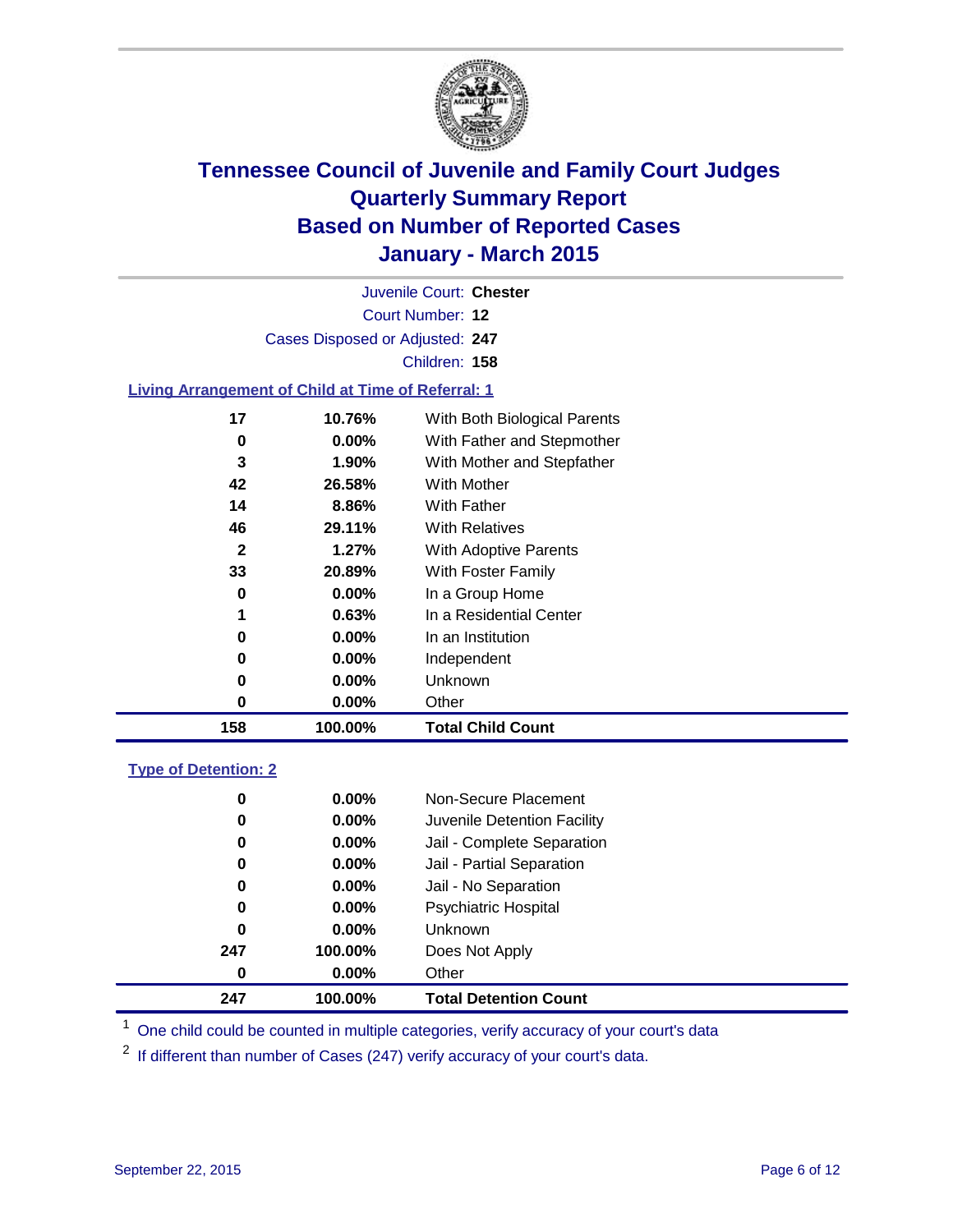

|                                                    | Juvenile Court: Chester         |                                      |  |  |  |  |
|----------------------------------------------------|---------------------------------|--------------------------------------|--|--|--|--|
|                                                    | Court Number: 12                |                                      |  |  |  |  |
|                                                    | Cases Disposed or Adjusted: 247 |                                      |  |  |  |  |
|                                                    | Children: 158                   |                                      |  |  |  |  |
| <b>Placement After Secure Detention Hearing: 1</b> |                                 |                                      |  |  |  |  |
| $\bf{0}$                                           | 0.00%                           | Returned to Prior Living Arrangement |  |  |  |  |
| 0                                                  | 0.00%                           | Juvenile Detention Facility          |  |  |  |  |
| 0                                                  | 0.00%                           | Jail                                 |  |  |  |  |
| 0                                                  | 0.00%                           | Shelter / Group Home                 |  |  |  |  |
| 0                                                  | $0.00\%$                        | <b>Foster Family Home</b>            |  |  |  |  |
| 0                                                  | 0.00%                           | Psychiatric Hospital                 |  |  |  |  |
| 0                                                  | 0.00%                           | Unknown                              |  |  |  |  |
| 247                                                | 100.00%                         | Does Not Apply                       |  |  |  |  |
| 0                                                  | 0.00%                           | Other                                |  |  |  |  |
| 247                                                | 100.00%                         | <b>Total Placement Count</b>         |  |  |  |  |
| <b>Intake Actions: 2</b>                           |                                 |                                      |  |  |  |  |
|                                                    |                                 |                                      |  |  |  |  |
| 222                                                | 86.38%                          | <b>Petition Filed</b>                |  |  |  |  |
| $\bf{0}$                                           | 0.00%                           | <b>Motion Filed</b>                  |  |  |  |  |
| 14                                                 | 5.45%                           | <b>Citation Processed</b>            |  |  |  |  |
| $\bf{0}$                                           | 0.00%                           | Notification of Paternity Processed  |  |  |  |  |
| 6                                                  | 2.33%                           | Scheduling of Judicial Review        |  |  |  |  |
| $\bf{0}$                                           | 0.00%                           | Scheduling of Administrative Review  |  |  |  |  |
| 15                                                 | 5.84%                           | Scheduling of Foster Care Review     |  |  |  |  |
| 0                                                  | $0.00\%$                        | Unknown                              |  |  |  |  |
| 0                                                  | 0.00%                           | Does Not Apply                       |  |  |  |  |
| 0                                                  | 0.00%                           | Other                                |  |  |  |  |
| 257                                                | 100.00%                         | <b>Total Intake Count</b>            |  |  |  |  |

<sup>1</sup> If different than number of Cases (247) verify accuracy of your court's data.

If different than number of Referral Reasons (257), verify accuracy of your court's data.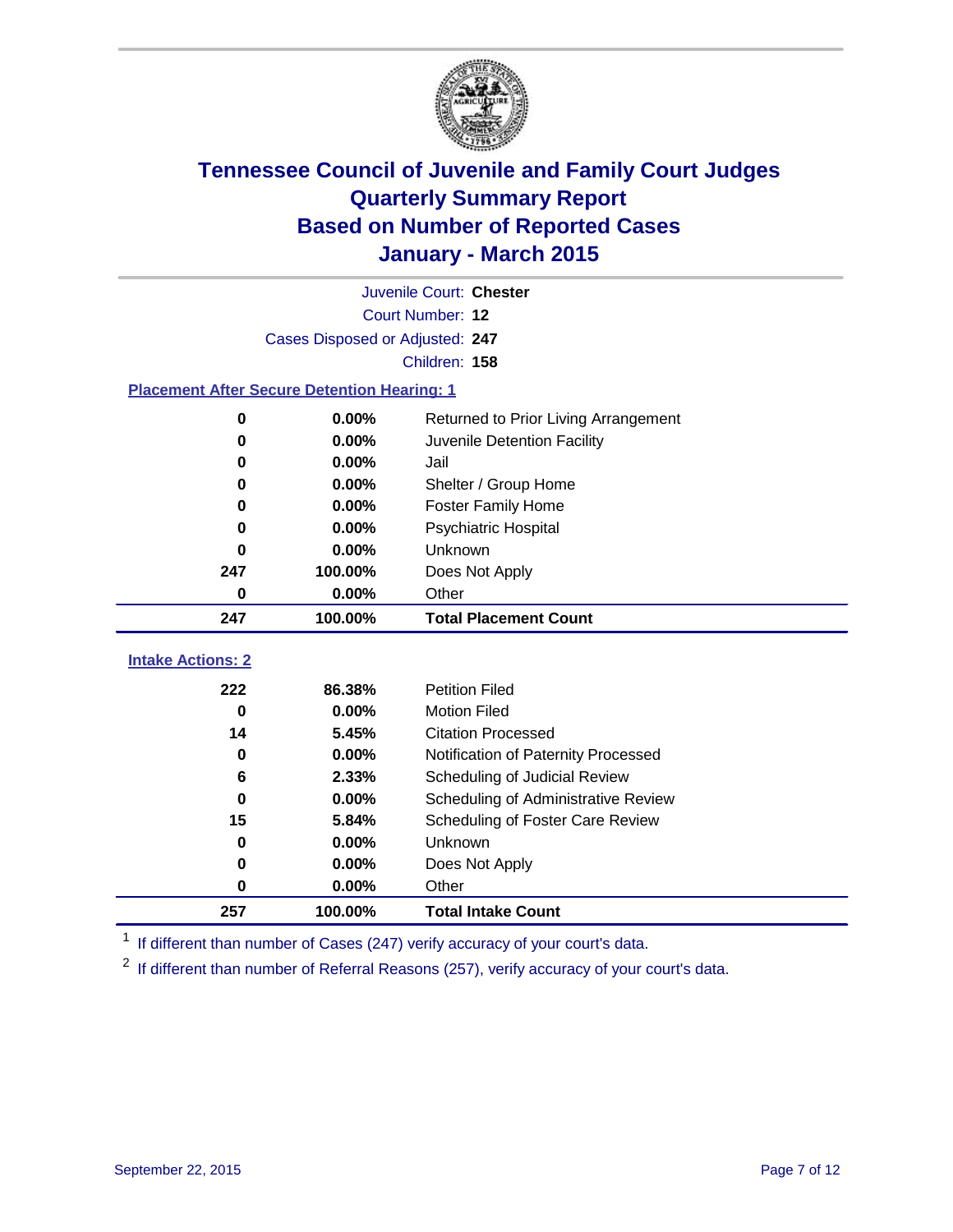

Court Number: **12** Juvenile Court: **Chester** Cases Disposed or Adjusted: **247** Children: **158**

### **Last Grade Completed by Child: 1**

| 38             | 24.05%  | Too Young for School         |
|----------------|---------|------------------------------|
| 3              | 1.90%   | Preschool                    |
| $\overline{7}$ | 4.43%   | Kindergarten                 |
| 6              | 3.80%   | 1st Grade                    |
| 0              | 0.00%   | 1st Grade                    |
| 7              | 4.43%   | 2nd Grade                    |
| 0              | 0.00%   | 2nd Grade                    |
| 6              | 3.80%   | 3rd Grade                    |
| 0              | 0.00%   | 3rd Grade                    |
| 7              | 4.43%   | 4th Grade                    |
| 0              | 0.00%   | 4th Grade                    |
| $\mathbf 2$    | 1.27%   | 5th Grade                    |
| 0              | 0.00%   | 5th Grade                    |
| 4              | 2.53%   | 6th Grade                    |
| 0              | 0.00%   | 6th Grade                    |
| 2              | 1.27%   | 7th Grade                    |
| 0              | 0.00%   | 7th Grade                    |
| 17             | 10.76%  | 8th Grade                    |
| $\mathbf 0$    | 0.00%   | 8th Grade                    |
| 13             | 8.23%   | 9th Grade                    |
| $\pmb{0}$      | 0.00%   | 9th Grade                    |
| 15             | 9.49%   | 10th Grade                   |
| 31             | 19.62%  | 11th Grade                   |
| 0              | 0.00%   | 12th Grade                   |
| 0              | 0.00%   | Non-Graded Special Ed        |
| 0              | 0.00%   | <b>GED</b>                   |
| 0              | 0.00%   | Graduated                    |
| 0              | 0.00%   | <b>Never Attended School</b> |
| 0              | 0.00%   | Unknown                      |
| $\bf{0}$       | 0.00%   | Other                        |
| 158            | 100.00% | <b>Total Child Count</b>     |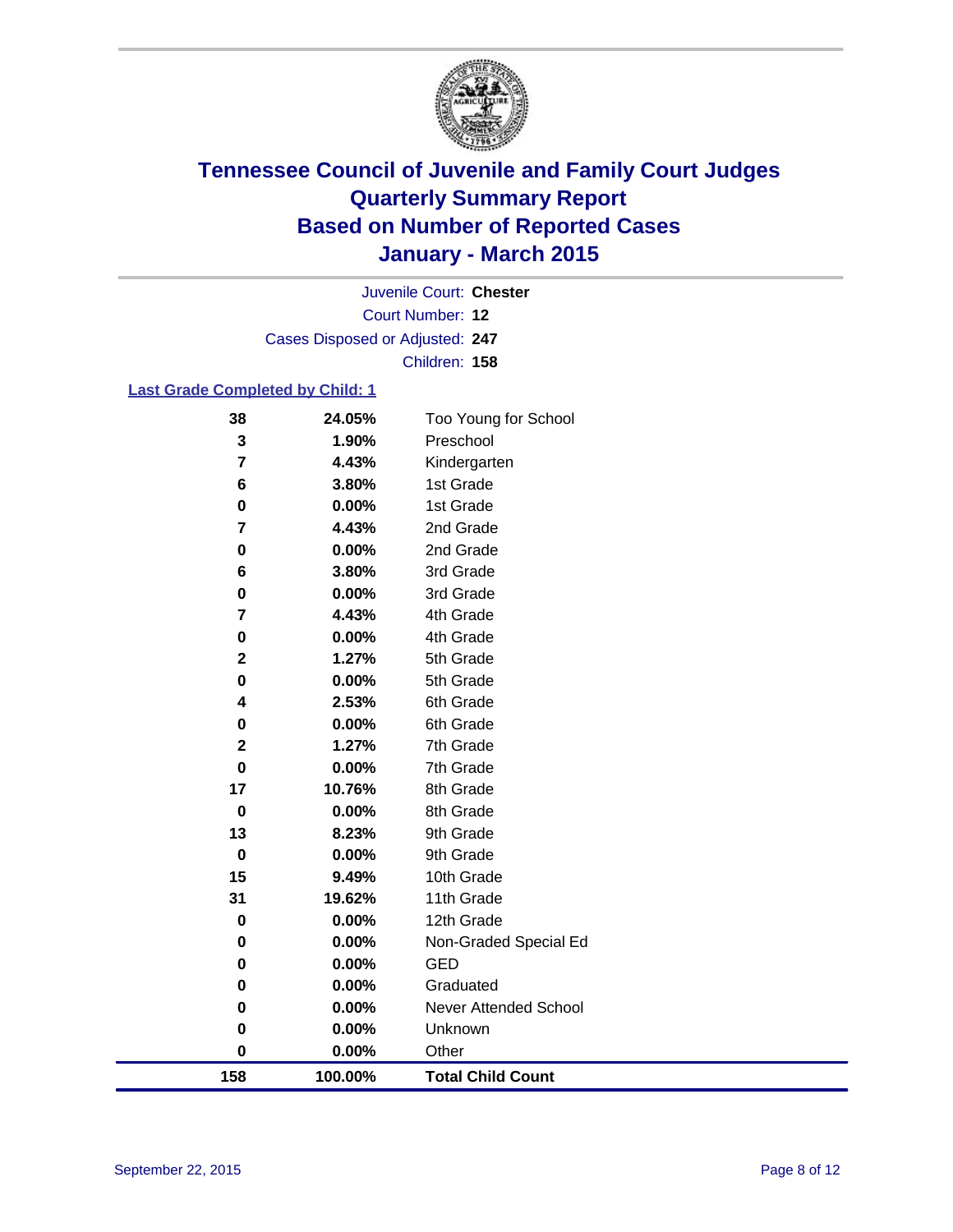

|                                         |                                 | Juvenile Court: Chester                                                                 |  |
|-----------------------------------------|---------------------------------|-----------------------------------------------------------------------------------------|--|
|                                         |                                 | Court Number: 12                                                                        |  |
|                                         | Cases Disposed or Adjusted: 247 |                                                                                         |  |
|                                         |                                 | Children: 158                                                                           |  |
| <b>Enrolled in Special Education: 1</b> |                                 |                                                                                         |  |
| 0                                       | $0.00\%$                        | Yes                                                                                     |  |
| 158                                     | 100.00%                         | No                                                                                      |  |
| 0                                       | $0.00\%$                        | Unknown                                                                                 |  |
| 158                                     | 100.00%                         | <b>Total Child Count</b>                                                                |  |
|                                         |                                 | One child could be counted in multiple categories, verify accuracy of your court's data |  |
| Antina Fonnitial Doc 4                  |                                 |                                                                                         |  |

| 257                          | 100.00%  | <b>Total Action Count</b> |
|------------------------------|----------|---------------------------|
| 0                            | $0.00\%$ | <b>Unknown</b>            |
| 36                           | 14.01%   | Other                     |
| 4                            | 1.56%    | <b>YSO</b>                |
| 0                            | $0.00\%$ | Magistrate                |
| 217                          | 84.44%   | Judge                     |
| <b>Action Executed By: 1</b> |          |                           |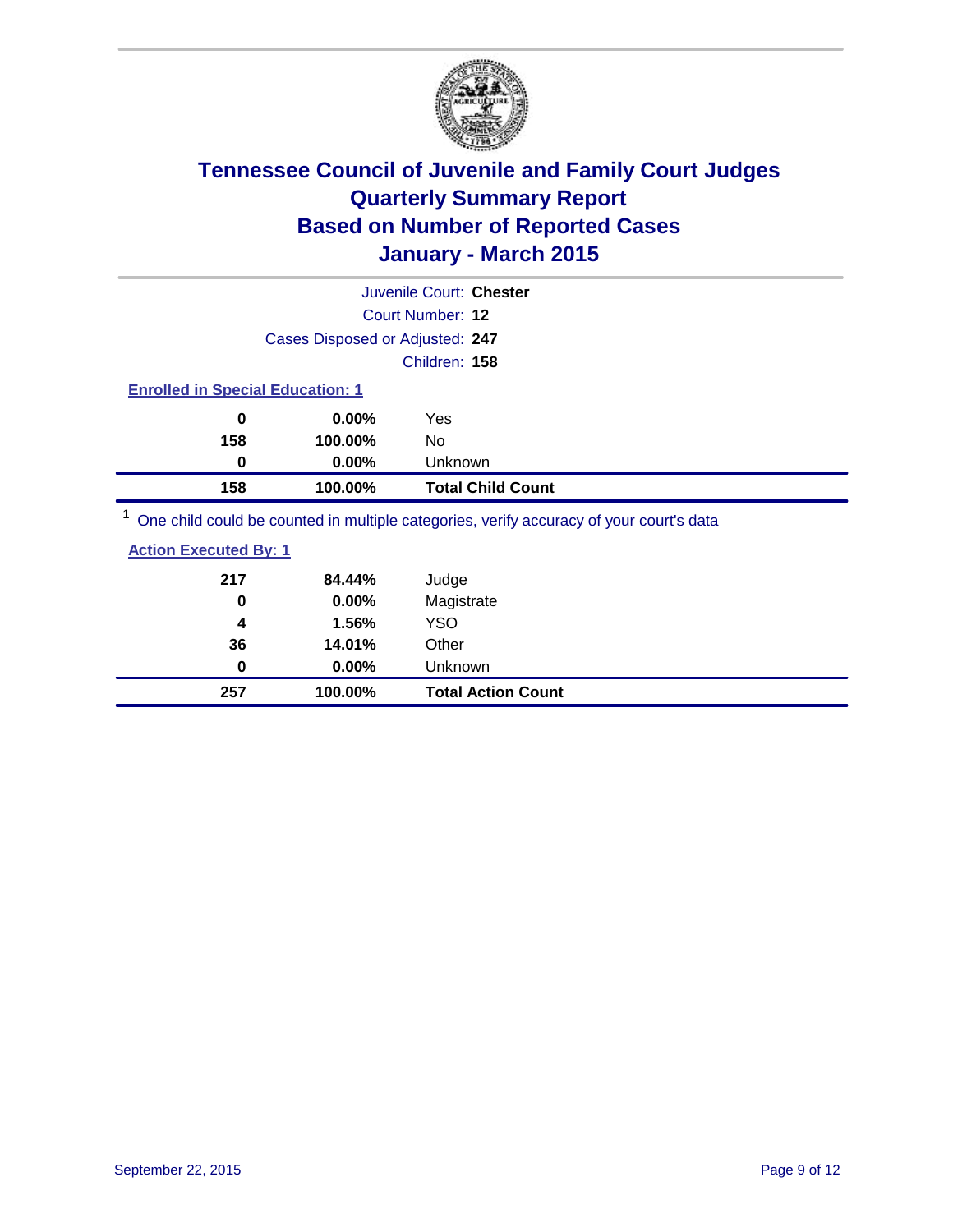

Court Number: **12** Juvenile Court: **Chester** Cases Disposed or Adjusted: **247** Children: **158**

### **Formal / Informal Actions: 1**

| 20  | 7.78%    | Dismissed                                        |
|-----|----------|--------------------------------------------------|
| 0   | $0.00\%$ | Retired / Nolle Prosequi                         |
| 2   | 0.78%    | <b>Complaint Substantiated Delinquent</b>        |
| 3   | 1.17%    | <b>Complaint Substantiated Status Offender</b>   |
| 35  | 13.62%   | <b>Complaint Substantiated Dependent/Neglect</b> |
| 2   | 0.78%    | <b>Complaint Substantiated Abused</b>            |
| 0   | $0.00\%$ | <b>Complaint Substantiated Mentally III</b>      |
| 8   | 3.11%    | Informal Adjustment                              |
| 5   | 1.95%    | <b>Pretrial Diversion</b>                        |
| 0   | $0.00\%$ | <b>Transfer to Adult Court Hearing</b>           |
| 0   | $0.00\%$ | Charges Cleared by Transfer to Adult Court       |
| 105 | 40.86%   | <b>Special Proceeding</b>                        |
| 5   | 1.95%    | <b>Review Concluded</b>                          |
| 72  | 28.02%   | Case Held Open                                   |
| 0   | $0.00\%$ | Other                                            |
| 0   | $0.00\%$ | Unknown                                          |
| 257 | 100.00%  | <b>Total Action Count</b>                        |

<sup>1</sup> If different than number of Referral Reasons (257), verify accuracy of your court's data.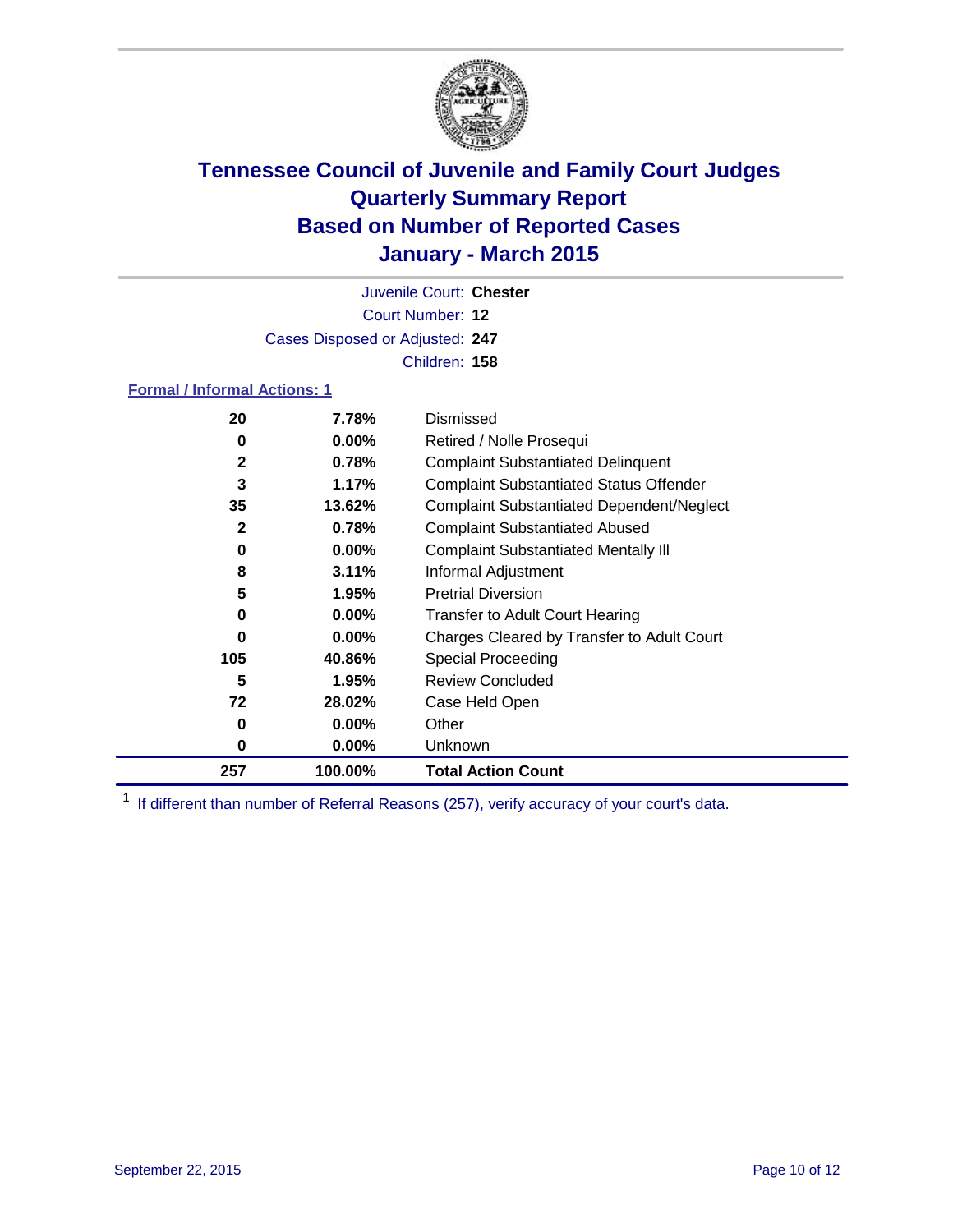

|                       |                                 | Juvenile Court: Chester                               |
|-----------------------|---------------------------------|-------------------------------------------------------|
|                       |                                 | Court Number: 12                                      |
|                       | Cases Disposed or Adjusted: 247 |                                                       |
|                       |                                 | Children: 158                                         |
| <b>Case Outcomes:</b> |                                 | There can be multiple outcomes for one child or case. |
| 28                    | 10.04%                          | <b>Case Dismissed</b>                                 |
| 0                     | 0.00%                           | Case Retired or Nolle Prosequi                        |
| 8                     | 2.87%                           | Warned / Counseled                                    |
| 123                   | 44.09%                          | Held Open For Review                                  |
| 10                    | 3.58%                           | Supervision / Probation to Juvenile Court             |
| 0                     | 0.00%                           | <b>Probation to Parents</b>                           |
| 0                     | 0.00%                           | Referral to Another Entity for Supervision / Service  |
| 1                     | 0.36%                           | Referred for Mental Health Counseling                 |
| 0                     | 0.00%                           | Referred for Alcohol and Drug Counseling              |
| 0                     | 0.00%                           | Referred to Alternative School                        |
| 0                     | 0.00%                           | Referred to Private Child Agency                      |
| 0                     | 0.00%                           | Referred to Defensive Driving School                  |
| 0                     | 0.00%                           | Referred to Alcohol Safety School                     |
| 6                     | 2.15%                           | Referred to Juvenile Court Education-Based Program    |
| 1                     | 0.36%                           | Driver's License Held Informally                      |
| 0                     | 0.00%                           | <b>Voluntary Placement with DMHMR</b>                 |
| 0                     | 0.00%                           | <b>Private Mental Health Placement</b>                |
| 0                     | 0.00%                           | <b>Private MR Placement</b>                           |
| 0                     | 0.00%                           | Placement with City/County Agency/Facility            |
| 0                     | 0.00%                           | Placement with Relative / Other Individual            |
| 0                     | 0.00%                           | Fine                                                  |
| 7                     | 2.51%                           | <b>Public Service</b>                                 |
| 0                     | 0.00%                           | Restitution                                           |
| 0                     | 0.00%                           | <b>Runaway Returned</b>                               |
| 0                     | 0.00%                           | No Contact Order                                      |
| 0                     | 0.00%                           | Injunction Other than No Contact Order                |
| 2                     | 0.72%                           | <b>House Arrest</b>                                   |
| 0                     | 0.00%                           | <b>Court Defined Curfew</b>                           |
| 0                     | 0.00%                           | Dismissed from Informal Adjustment                    |
| 0                     | 0.00%                           | <b>Dismissed from Pretrial Diversion</b>              |
| 7                     | 2.51%                           | Released from Probation                               |
| 1                     | 0.36%                           | <b>Transferred to Adult Court</b>                     |
| 0                     | 0.00%                           | <b>DMHMR Involuntary Commitment</b>                   |
| 0                     | 0.00%                           | <b>DCS Commitment - Determinate</b>                   |